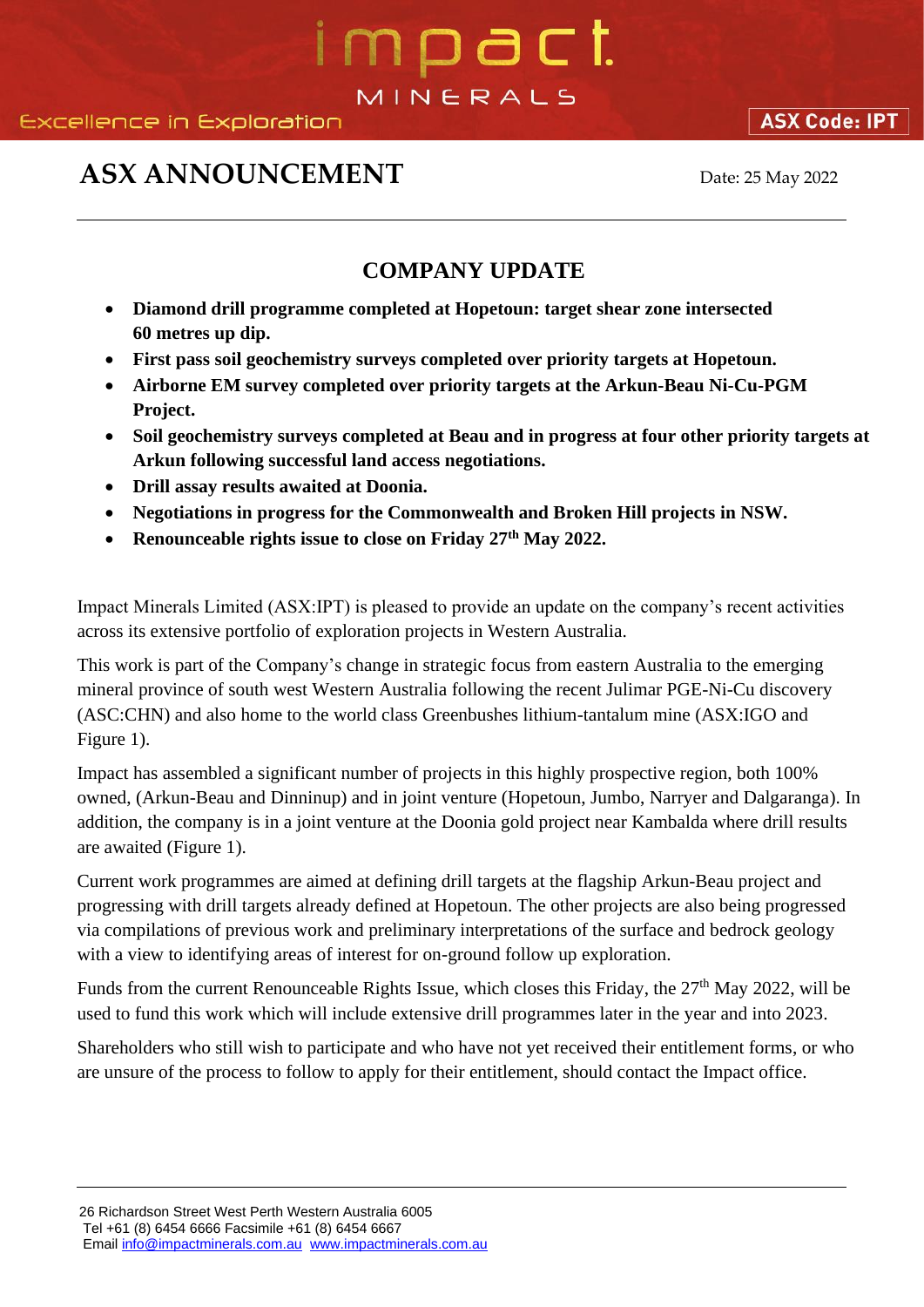#### Excellence in Exploration



**Figure 1.** Location of Impact's projects in Western Australia.

#### **HOPETOUN**

At Hopetoun, where Impact is earning an 80% interest in the project (ASX Release 8<sup>th</sup> December 2021), six drill ready targets have been identified of which two, the Top Knotch and Silverstar copper-gold-silver prospects, are fully permitted for drill testing. Four diamond drill holes, two each at Top Knotch and Silverstar were recently completed (ASX Releases 19<sup>th</sup> April 2022 and 22<sup>nd</sup> April 2022).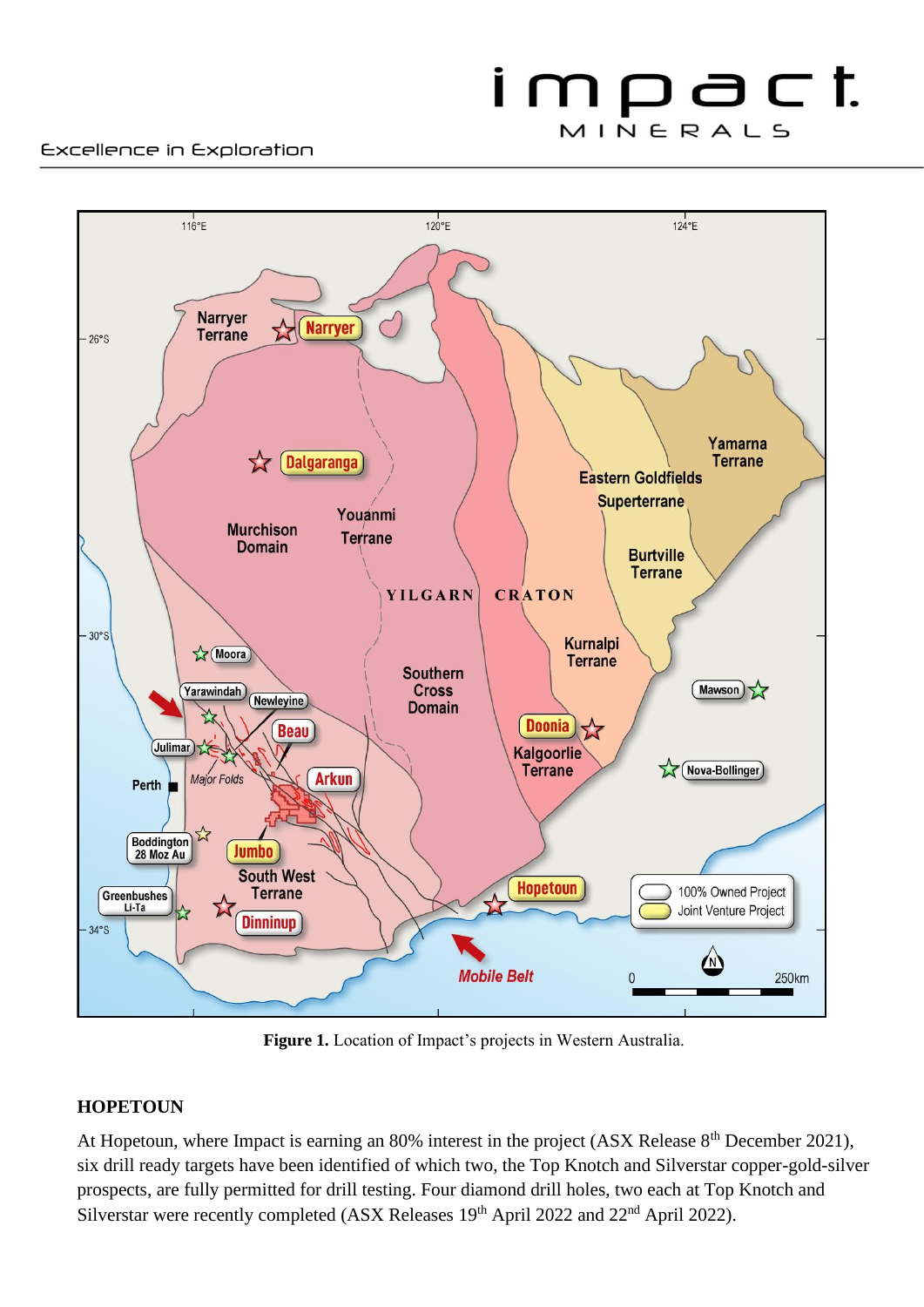## impact MINERALS

#### Excellence in Exploration

At Silverstar, a second drill hole was recently completed to test the up-dip extension of a 25 metre thick (true width) shear zone with extensive alteration minerals and minor disseminated chalcopyrite-pyrrhotite mineralisation (ASX Release 22<sup>nd</sup> April 2022).

The second drill hole intersected the same shear zone at about 180 metres down hole and 60 metres up dip from the first hole. The shear zone is of a similar thickness and appearance in the second hole but in addition, one narrow zone of deformed quartz veins about 25 cm thick was intersected at 190 metres down hole which contains up to 5% molybdenite together with anomalous bismuth values up to 250 ppm as measured with a handheld XRF instrument (Figure 2).

The Company emphasises that these estimates are based on visual observations only and that chemical assays will be required to determine the absolute amounts of any metals present. The core is being transported to Perth where it will be logged and sampled in detail. Assays are expected in July.



**Figure 2.** Large "slugs" of grey-blue molybdenite in a zone of fractured quartz veins with associated biotite (dark brown) and chlorite (green).

All of this is encouraging and follow work including drilling will be required. Statutory approvals are for the drill programmes are being compiled together with those required for the other targets at Hopetoun.

The Hopetoun area has received very little exploration because of a perception that much of the area is underlain by barren Proterozoic gneisses. In addition, there is extensive younger cover which has hindered previous explorers.

However, a review of the regional airborne magnetic data over the area suggests that much of the gneiss terrane may be an extension of the Ravensthorpe greenstone belt to the north which contains numerous mines and deposits of lithium (Mt Cattlin mine, Allkem Limited, ASX:AKE), nickel sulphide (the dormant RAV 8 mine and associated deposits), copper-gold (including the Kundip historic mining centre where recent exploration has returned exceptional copper-gold results, Medallion Metals Ltd ASX:MM8), zinc-lead-copper (Trilogy deposit ASX:MM8) as well as nickel laterite (First Quantum Minerals Limited TSX:FM).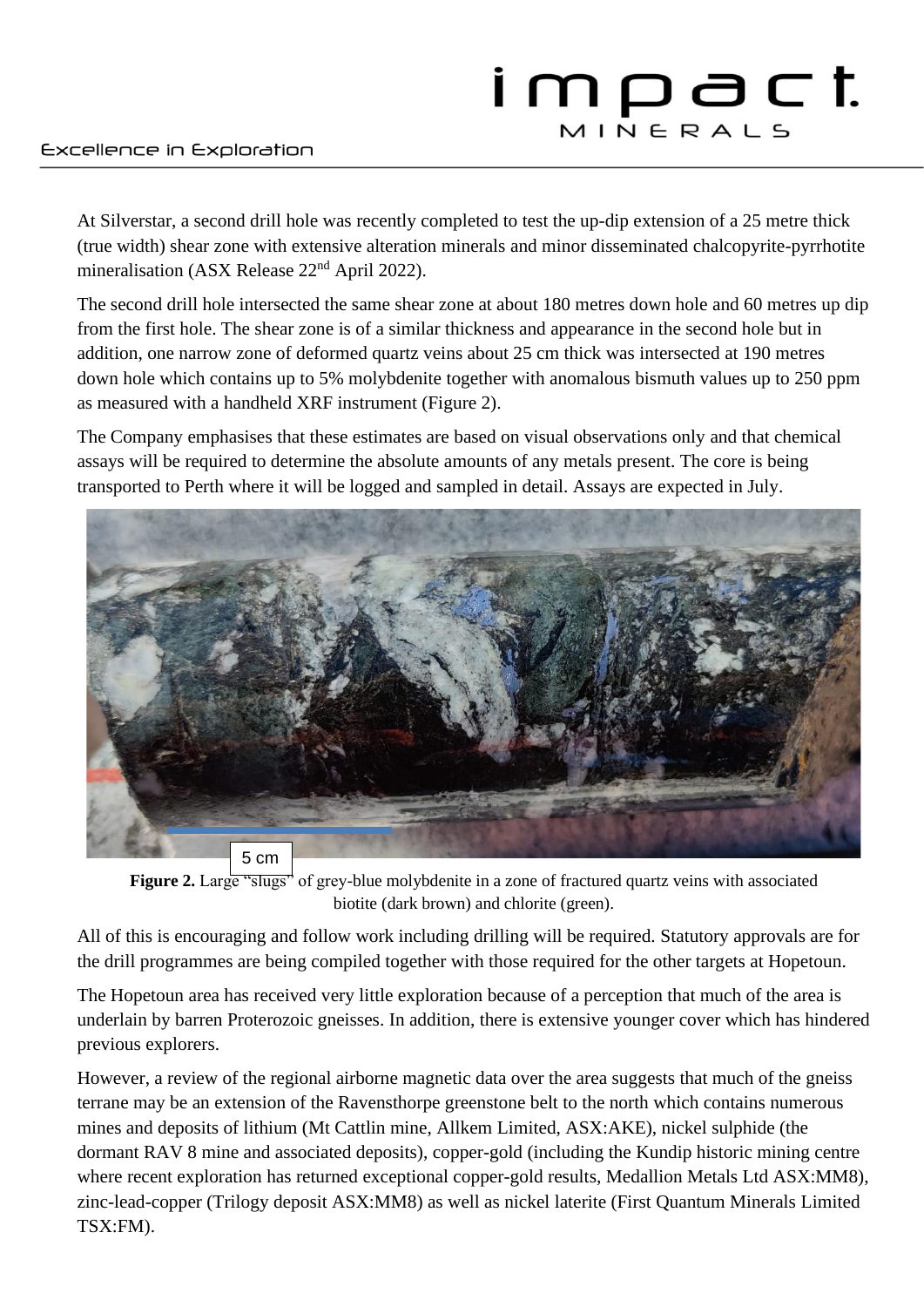#### **ARKUN-BEAU**

An airborne EM survey was completed last week over 7 priority areas at the Arkun-Beau project at a broad line spacing of 400 metres between survey lines. Six of these areas were identified in geophysical data and returned strong soil geochemical responses (N1 to N6). One further area with a strong geophysical response but limited soil geochemistry response was also surveyed (N7; Figure 3).

Processing of the data will commence shortly with final data expected in late June.



**Figure 3.** Location of 7 priority targets for Ni-Cu-PGM-Au at the Arkun project and the focus of the recently completed airborne EM survey.

In addition, Land Access Agreements have been completed with 21 land owners at Arkun which allow access for soil geochemistry surveys. Although access is now hampered in a number of areas by active farming and seeding in the region, follow up soil geochemistry surveys are underway on four priority areas with the Beau area already completed. Samples are being taken on a nominal 400 m by 400 m or 200 m grid spacing. Results are expected in late June and July.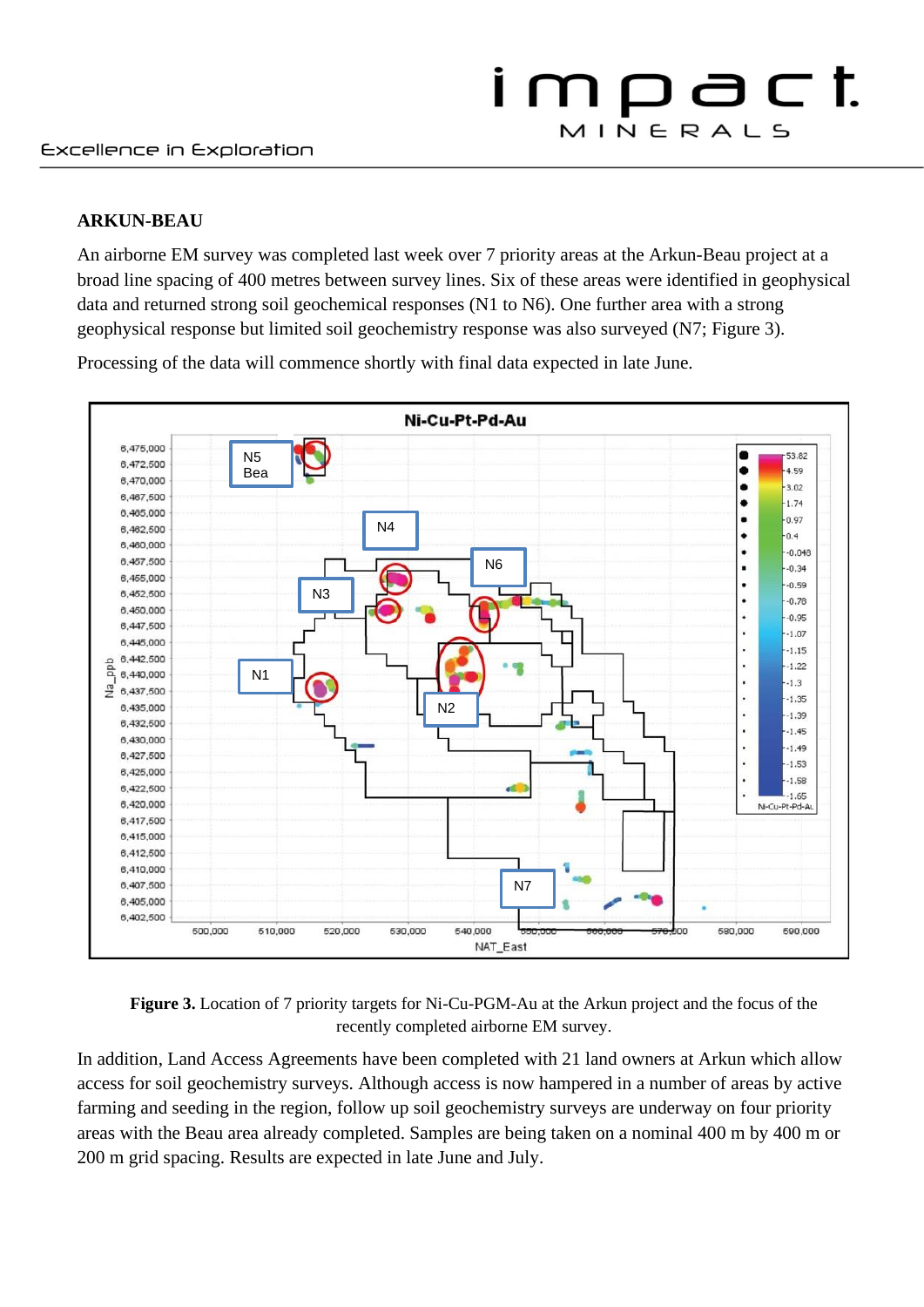### **OTHER WESTERN AUSTRALIAN PROJECTS**

At Narryer, Dalgaranga, Denninup and Jumbo compilations of previous exploration data is in progress. In addition interpretations of the surface geology from aerial photographs, satellite data and radiometric data and of the bedrock geology from magnetic and gravity data are also underway.

All of this data will be synthesised and interpreted with the aim of identifying areas of interest for follow up ground work which will include mapping rock chip and soil geochemistry surveys as well as ground geophysics where warranted.

Assays results from six RC drill holes are due in June from the Doonia gold project located near Kambalda. The drill programme was greatly reduced because of difficult drilling conditions and many areas remain to be drill tested.

### **BROKEN HILL AND COMMONWEALTH PROJECTS, NEW SOUTH WALES**

At the Broken Hill Project a large and significant electromagnetic survey has been underway since late January and funded by IGO Limited (ASX:IGO). This work is part of a joint venture to explore for nickelcopper-PGM on EL7390 and EL8234 where IGO has the right to earn up to a 75% interest in the two tenements (ASX Release 9<sup>th</sup> November 2021).

A significant conductor modelled to be centred at a depth of about 350 metres below surface and 420 metres long has already been identified at the southern end of the nine kilometre long Moorkai Trend where previous drilling discovered high grade nickel-copper-PGM hosted by massive sulphides. This conductor is considered prospective for massive sulphide mineralisation based on its discrete dimensions and high conductance, and is a priority target for follow-up work (ASX Release 3<sup>rd</sup> March 2022).

The survey along the Moorkai Trend is now about 95% complete. The geophysical survey crew will then move to the Little Broken Hill Gabbro where previous drilling by Impact identified for the first time large areas of low grade PGM-copper-nickel in the basal ultramafic unit of the intrusion.

In addition, negotiations are in progress with respect to a joint venture over Impact's remaining tenements at Broken Hill and also at the Commonwealth Project in the Lachlan copper-gold province also in New South Wales. The company emphasises that there is no guarantee that these negotiations will be successfully concluded.

### **Dr Mike Jones**

Managing Director

### *Competent Persons Statement*

*The review of exploration activities and results contained in this report is based on information compiled by Dr Mike Jones, a Member of the Australian Institute of Geoscientists. He is a director of the company and works for Impact Minerals Limited. He has sufficient experience which is relevant to the style of mineralisation and types of deposits under consideration and to the activity which he is undertaking to qualify as a Competent Person as defined in the 2012 edition of the Australasian Code for Reporting of Exploration Results, Mineral Resources and Ore Reserves (the JORC Code). Mike Jones has consented to the inclusion in the report of the matters based on his information in the form and context in which it appears.*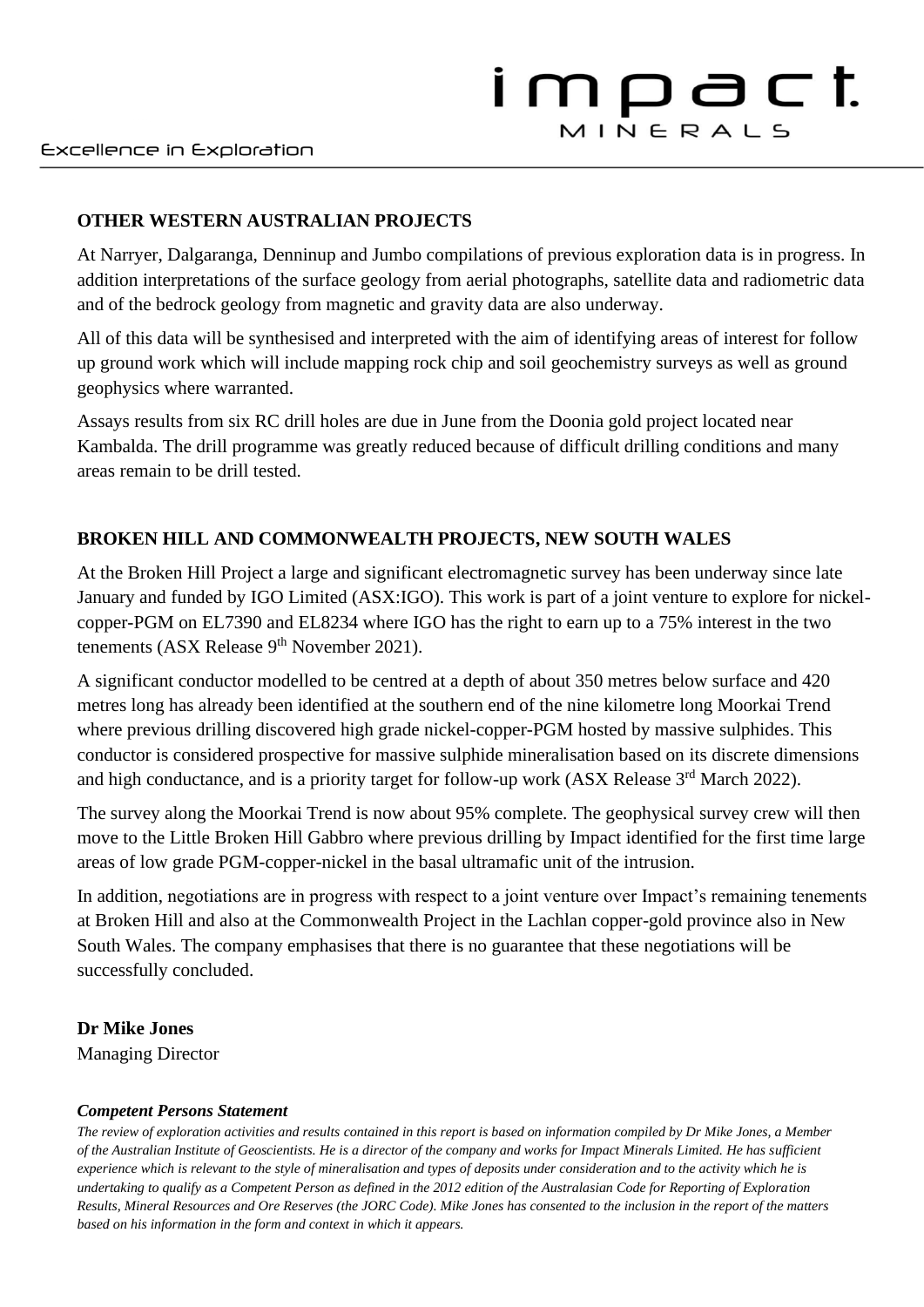#### Excellence in Exploration

#### **APPENDIX 1 - SECTION 1 SAMPLING TECHNIQUES AND DATA**

| <b>Criteria</b>            | <b>JORC Code explanation</b>                                                                                                                                                                                                                                                                                                                                                                                                                                                                                                                                                                | Commentary                                                                                       |
|----------------------------|---------------------------------------------------------------------------------------------------------------------------------------------------------------------------------------------------------------------------------------------------------------------------------------------------------------------------------------------------------------------------------------------------------------------------------------------------------------------------------------------------------------------------------------------------------------------------------------------|--------------------------------------------------------------------------------------------------|
| <b>Sampling techniques</b> | Nature and quality of sampling (e.g. cut channels, random chips, or specific<br>specialised industry standard measurement tools appropriate to the<br>minerals under investigation, such as down hole gamma sondes, or<br>handheld XRF instruments, etc). These examples should not be taken as<br>limiting the broad meaning of sampling.                                                                                                                                                                                                                                                  | Drill core has yet to be sampled                                                                 |
|                            | Include reference to measures taken to ensure sample representivity and<br>the appropriate calibration of any measurement tools or systems used                                                                                                                                                                                                                                                                                                                                                                                                                                             | N/A                                                                                              |
|                            | Aspects of the determination of mineralisation that are Material to the<br>Public Report. In cases where 'industry standard' work has been done this<br>would be relatively simple (e.g. 'reverse circulation drilling was used to<br>obtain 1 m samples from which 3 kg was pulverised to produce a 30 g<br>charge for fire assay'). In other cases more explanation may be required,<br>such as where there is coarse gold that has inherent sampling problems.<br>Unusual commodities or mineralisation types (e.g. submarine nodules)<br>may warrant disclosure of detailed information | N/A                                                                                              |
| <b>Drilling techniques</b> | Drill type (e.g. core, reverse circulation, open-hole hammer, rotary air<br>blast, auger, Bangka, sonic, etc) and details (e.g. core diameter, triple or<br>standard tube, depth of diamond tails, face-sampling bit or other type,<br>whether core is oriented and if so, by what method, etc).                                                                                                                                                                                                                                                                                            | Diamond drilling NQ plus sonic pre-collar                                                        |
| Drill sample recovery      | Method of recording and assessing core and chip sample recoveries and<br>results assessed                                                                                                                                                                                                                                                                                                                                                                                                                                                                                                   | N/A                                                                                              |
|                            | Measures taken to maximise sample recovery and ensure representative<br>nature of the samples                                                                                                                                                                                                                                                                                                                                                                                                                                                                                               | N/A                                                                                              |
|                            | Whether a relationship exists between sample recovery and grade and<br>whether sample bias may have occurred due to preferential loss/gain of<br>fine/coarse material.                                                                                                                                                                                                                                                                                                                                                                                                                      | N/A                                                                                              |
| Logging                    | Whether core and chip samples have been geologically and geotechnically<br>logged to a level of detail to support appropriate Mineral Resource<br>estimation, mining studies and metallurgical studies.                                                                                                                                                                                                                                                                                                                                                                                     | Core has yet to be logged in detail                                                              |
|                            | Whether logging is qualitative or quantitative in nature. Core (or costean,<br>channel, etc) photography.                                                                                                                                                                                                                                                                                                                                                                                                                                                                                   | Logging is qualitative. Only visual estimates of sulphide mineralisation have been made to date. |
|                            | The total length and percentage of the relevant intersections logged                                                                                                                                                                                                                                                                                                                                                                                                                                                                                                                        | N/A                                                                                              |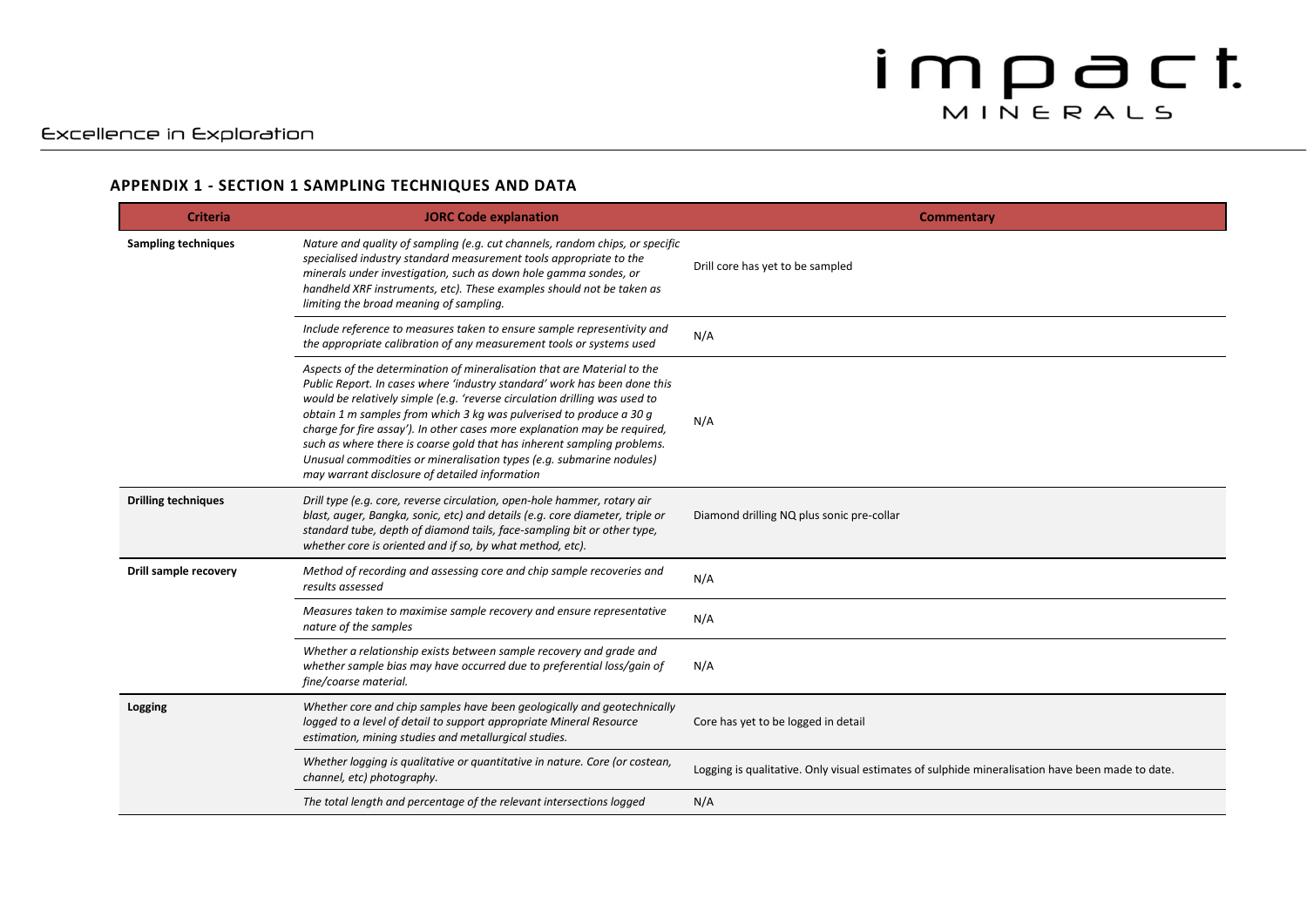#### Excellence in Exploration

| <b>Criteria</b>                                   | <b>JORC Code explanation</b>                                                                                                                                                                                                              | <b>Commentary</b>                                                                                                                 |
|---------------------------------------------------|-------------------------------------------------------------------------------------------------------------------------------------------------------------------------------------------------------------------------------------------|-----------------------------------------------------------------------------------------------------------------------------------|
| Sub-sampling techniques and<br>sample preparation | If core, whether cut or sawn and whether quarter, half or all core taken.                                                                                                                                                                 | N/A                                                                                                                               |
|                                                   | If non-core, whether riffled, tube sampled, rotary split, etc and whether<br>sampled wet or dry.                                                                                                                                          | N/A                                                                                                                               |
|                                                   | For all sample types, the nature, quality and appropriateness of the sample N/A<br>preparation technique.                                                                                                                                 |                                                                                                                                   |
|                                                   | Quality control procedures adopted for all sub-sampling stages to<br>maximise representivity of samples.                                                                                                                                  | N/A                                                                                                                               |
|                                                   | Measures taken to ensure that the sampling is representative of the in-situ<br>material collected, including for instance results for field duplicate/second-<br>half sampling.                                                           | N/A                                                                                                                               |
|                                                   | Whether sample sizes are appropriate to the grain size of the material<br>being sampled.                                                                                                                                                  | N/A                                                                                                                               |
| Quality of assay data and<br>laboratory tests     | The nature, quality and appropriateness of the assaying and laboratory<br>procedures used and whether the technique is considered partial or total.                                                                                       | Samples have yet to be submitted to a laboratory                                                                                  |
|                                                   | For geophysical tools, spectrometers, handheld XRF instruments, etc, the<br>parameters used in determining the analysis including instrument make<br>and model, reading times, calibrations factors applied and their derivation,<br>etc. | N/A                                                                                                                               |
|                                                   | Nature of quality control procedures adopted (e.g. standards, blanks,<br>duplicates, external laboratory checks) and whether acceptable levels of<br>accuracy (i.e. lack of bias) and precision have been established.                    | Duplicate samples are not required at this early stage of exploration.                                                            |
| Verification of sampling and<br>assaying          | The verification of significant intersections by either independent or<br>alternative company personnel.                                                                                                                                  | The results have not been verified by independent or alternative companies. This is not required at this<br>stage of exploration. |
|                                                   | The use of twinned holes.                                                                                                                                                                                                                 | N/A                                                                                                                               |
|                                                   | Documentation of primary data, data entry procedures, data verification,<br>data storage (physical and electronic) protocols.                                                                                                             | Primary assay data will be entered into standard Excel templates for plotting in QGIS and IOGAS.                                  |
|                                                   | Discuss any adjustment to assay data.                                                                                                                                                                                                     | N/A                                                                                                                               |
| Location of data points                           | Accuracy and quality of surveys used to locate drill holes (collar and down-<br>hole surveys), trenches, mine workings and other locations used in Mineral<br>Resource estimation.                                                        | Drill holes were located by handheld GPS.                                                                                         |
|                                                   | Specification of the grid system used.                                                                                                                                                                                                    | The grid system for Hopetoun is MGA GDA94, Zone 51.                                                                               |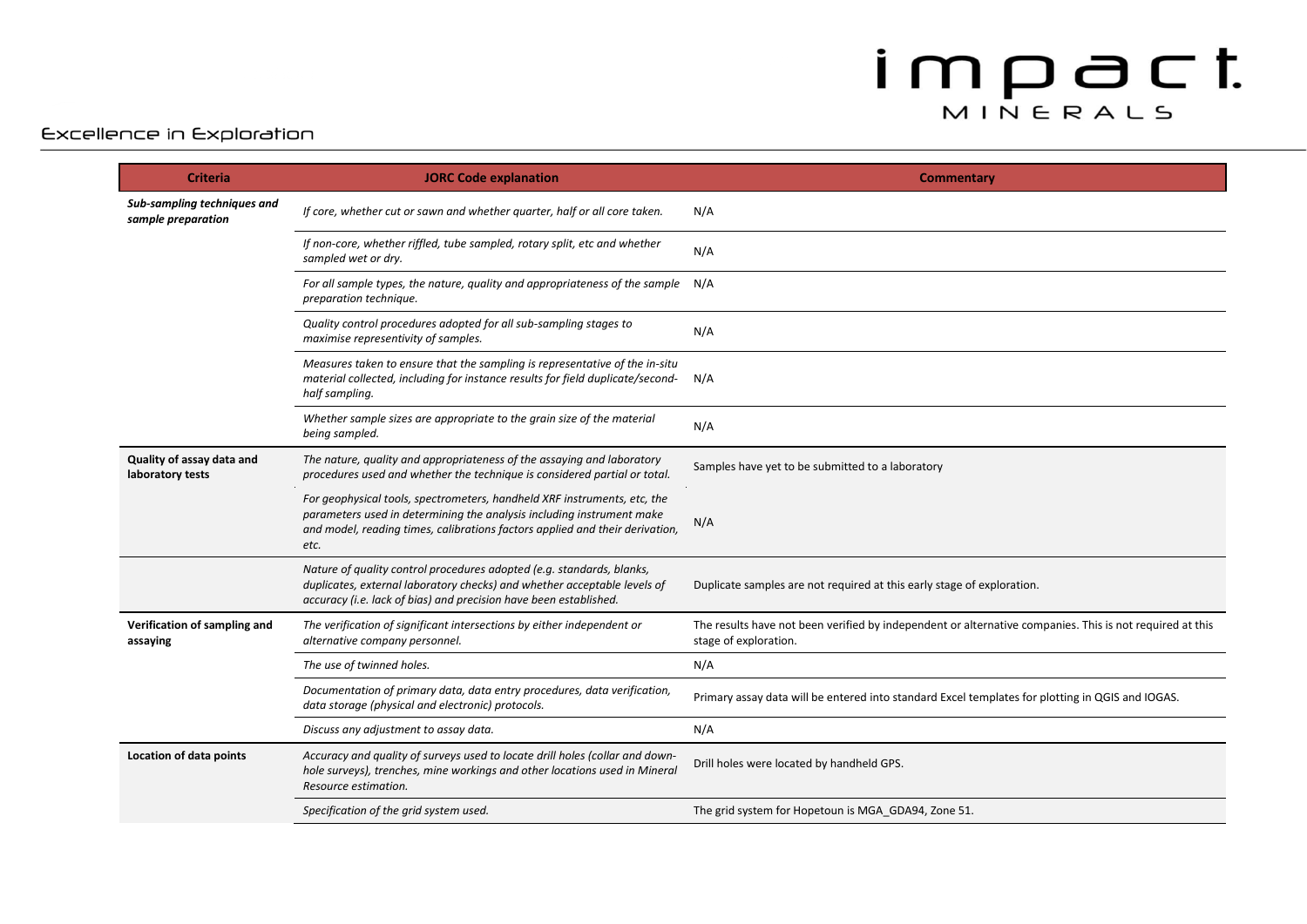#### Excellence in Exploration

| <b>Criteria</b>                                            | <b>JORC Code explanation</b>                                                                                                                                                                                                          | <b>Commentary</b>                                                                                                   |
|------------------------------------------------------------|---------------------------------------------------------------------------------------------------------------------------------------------------------------------------------------------------------------------------------------|---------------------------------------------------------------------------------------------------------------------|
|                                                            | Quality and adequacy of topographic control.                                                                                                                                                                                          | N/A                                                                                                                 |
| Data spacing and distribution                              | Data spacing for reporting of Exploration Results.                                                                                                                                                                                    | N/A                                                                                                                 |
|                                                            | Whether the data spacing and distribution is sufficient to establish the<br>degree of geological and grade continuity appropriate for the Mineral<br>Resource and Ore Reserve estimation procedure(s) and classifications<br>applied. | N/A                                                                                                                 |
|                                                            | Whether sample compositing has been applied.                                                                                                                                                                                          | N/A                                                                                                                 |
| Orientation of data in relation<br>to geological structure | Whether the orientation of sampling achieves unbiased sampling of<br>possible structures and the extent to which this is known, considering the<br>deposit type.                                                                      | $N/A$ .                                                                                                             |
|                                                            | If the relationship between the drilling orientation and the orientation of<br>key mineralised structures is considered to have introduced a sampling<br>bias, this should be assessed and reported if material.                      | $N/A$ .                                                                                                             |
| Sample security                                            | The measures taken to ensure sample security.                                                                                                                                                                                         | N/A                                                                                                                 |
| <b>Audits or reviews</b>                                   | The results of any audits or reviews of sampling techniques and data.                                                                                                                                                                 | At this stage of exploration a review of the sampling techniques and data by an external party is not<br>warranted. |

#### **SECTION 2 REPORTING OF EXPLORATION RESULTS**

| <b>Criteria</b>                             | <b>JORC Code explanation</b>                                                                                                                                                                                                                                                          | <b>Commentary</b>                                                                                                                                                                                                                                                                                                                        |
|---------------------------------------------|---------------------------------------------------------------------------------------------------------------------------------------------------------------------------------------------------------------------------------------------------------------------------------------|------------------------------------------------------------------------------------------------------------------------------------------------------------------------------------------------------------------------------------------------------------------------------------------------------------------------------------------|
| Mineral tenement and land<br>tenure status  | Type, reference name/number, location and ownership including<br>agreements or material issues with third parties such as joint ventures,<br>partnerships, overriding royalties, native title interests, historical sites,<br>wilderness or national park and environmental settings. | The Hopetoun project comprises three tenements E74/563, E74/697 and E70/730 in joint venture with<br>Octo Resources Pty Limited. Impact is earning an 80% interest in the tenement by free carrying SSE to a<br>Decision to Mine. Octo has signed Land Access agreements with the various Native Title claimants that<br>cover the area. |
|                                             | The security of the tenure held at the time of reporting along with any<br>known impediments to obtaining a licence to operate in the area.                                                                                                                                           | The tenements are in good standing with no known impediments.                                                                                                                                                                                                                                                                            |
| <b>Exploration done by other</b><br>parties | Acknowledgment and appraisal of exploration by other parties.                                                                                                                                                                                                                         | There has been no significant previous work at this project.                                                                                                                                                                                                                                                                             |
| Geology                                     | Deposit type, geological setting and style of mineralisation.                                                                                                                                                                                                                         | Nickel-copper-PGE sulphide mineralisation associated with mafic to ultramafic intrusions and gold-<br>copper in deformed and metamorphosed greenstone belts. LCT Pegmatites, REE and Rb granites and<br>pegmatites.                                                                                                                      |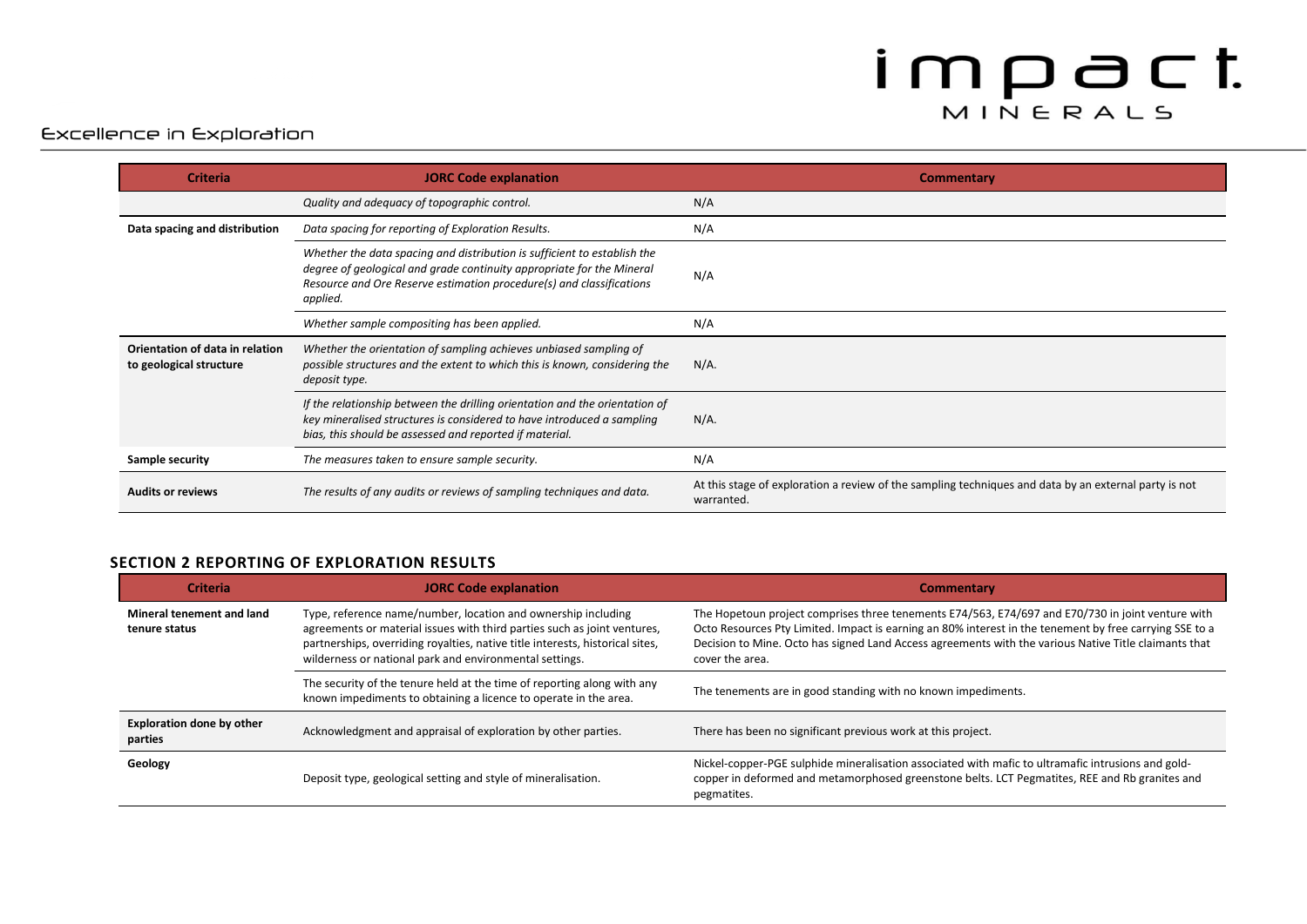#### Excellence in Exploration

| <b>Criteria</b>                                                               | <b>JORC Code explanation</b>                                                                                                                                                                                                                                                                                                                                                                                                                     | <b>Commentary</b>                       |
|-------------------------------------------------------------------------------|--------------------------------------------------------------------------------------------------------------------------------------------------------------------------------------------------------------------------------------------------------------------------------------------------------------------------------------------------------------------------------------------------------------------------------------------------|-----------------------------------------|
| <b>Drill hole Information</b>                                                 | A summary of all information material to the understanding of the<br>exploration results including a tabulation of the following information for<br>all Material drill holes:<br>easting and northing of the drill hole collar<br>$\bullet$<br>elevation or RL (Reduced Level – elevation above sea level in $N/A$<br>metres) of the drill hole collar<br>dip and azimuth of the hole<br>down hole length and interception depth<br>hole length. |                                         |
| Data aggregation methods                                                      | In reporting Exploration Results, weighting averaging techniques,<br>maximum and/or minimum grade truncations (e.g. cutting of high grades)<br>and cut-off grades are usually Material and should be stated.                                                                                                                                                                                                                                     | $N/A$ .                                 |
|                                                                               | Where aggregate intercepts incorporate short lengths of high-grade<br>results and longer lengths of low-grade results, the procedure used for<br>such aggregation should be stated and some typical examples of such<br>aggregations should be shown in detail.                                                                                                                                                                                  | N/A                                     |
|                                                                               | The assumptions used for any reporting of metal equivalent values should<br>be clearly stated.                                                                                                                                                                                                                                                                                                                                                   | N/A                                     |
| <b>Relationship between</b><br>mineralisation widths and<br>intercept lengths | These relationships are particularly important in the reporting of<br><b>Exploration Results.</b><br>If the geometry of the mineralisation with respect to the drill hole angle is<br>known, its nature should be reported.<br>If it is not known and only the down hole lengths are reported, there<br>should be a clear statement to this effect (e.g. 'down hole length, true<br>width not known').                                           | N/A                                     |
| <b>Diagrams</b>                                                               | Appropriate maps and sections (with scales) and tabulations of intercepts<br>should be included for any significant discovery being reported These<br>should include, but not be limited to a plan view of drill hole collar<br>locations and appropriate sectional views.                                                                                                                                                                       | Refer to Figures in body of text.       |
| <b>Balanced reporting</b>                                                     | Where comprehensive reporting of all Exploration Results is not<br>practicable, representative reporting of both low and high grades and/or<br>widths should be practiced to avoid misleading reporting of Exploration<br>Results.                                                                                                                                                                                                               | All results reported are representative |